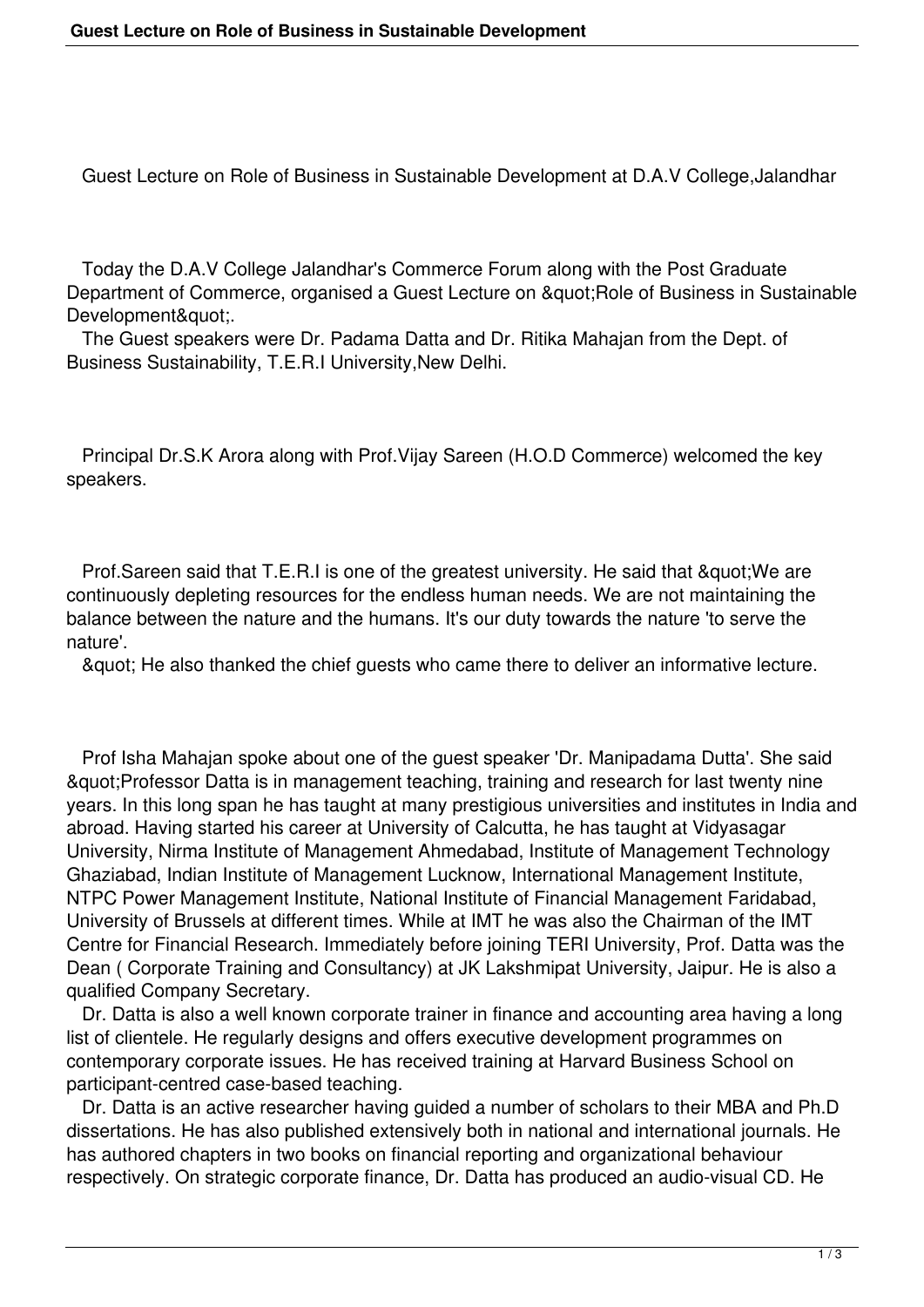has chaired sessions and presented papers in many national and international conferences. Prof. Datta is also on the Board of Adjudicators for Ph.D at many universities and institutions in India and abroad.

 Professor Datta is actively associated with a large number of institutes of higher learning in different capacities. He is a life member of the IAA Research Foundation, Kolkata. He is a Fellow of the ICSI, New Delhi. His areas of interest include Corporate Capital Structure, Financial and Weather Derivatives, Financial Reporting and International Financial Accounting Standards (IFRS), and Business Ethics. Then Prof.Isha invited Dr. Manipadama Dutta on the dice.

 Dr Manipadama Dutta thanked Principal Dr SK Arora, Vice principal and H.O.D Prof. Vijay Sareen for giving him a chance to address. He said that" From last 35 years I am serving this field. I had done a lot of research on the environment. We have to know that the nature we have is not a gift to us but it is a loan from our ancestors and it have to be saved for the future generation, It is the need of the hour. Sustainable development is not a different term it is just the part of the environment. If a business will not indulge in sustainability it will not indulge in Sustainable development. & quot; He wanted to directly address the students he said & quot; It is more important to reach the students because they will be responsible for the future.

After that Dr Rajwant Kaur gave the profile of Dr Ritika Mahajan she said" Dr Ritika Mahajan is a faculty member in Department of Business Sustainability, TERI University, New Delhi. She completed her Ph.D on Management Education in India as a Research Fellow in Department of Management Studies, Indian Institute of Technology Roorkee. Her doctoral research is based on interviews with India's leading institution builders in IIMs, IITs and other premier B-schools. A book on her Ph.D work titled 'Masters Speak' was published by Bloomsbury Publishers in 2014. She has written more than 35 research papers, chapters and articles. She has published in peer-reviewed national and international journals of repute by leading publishers like Emerald, Springer, Edward Elgar, Inderscience, and Business Standard and presented in national and international conferences at IIM Ahmedabad, IIM Bangalore, IIM Calcutta, IIM Lucknow, IIM Indore, IIM Kozhikode, IIT Delhi, SIBM etc. She was awarded Neal Doerr Gold Medal in 2012-13 for a paper presented in the 71st annual convention of Sugar Technologists Association of India. She is also a regular reviewer for many international journals. By qualification, she is an MBA (Gold Medalist) and BBA Hons (Gold Medalist). Her teaching interests are general management, qualitative research, and corporate accounting and finance.

 Dr Ritika Mahajan said that you have to use your resources for present need and should also leave them in the same state for the future needs. She also told how wonderful it was to be a part of this seminar. At last she also told that she was earlier a part of this institution and it feels very amazing to come back here after a long time.